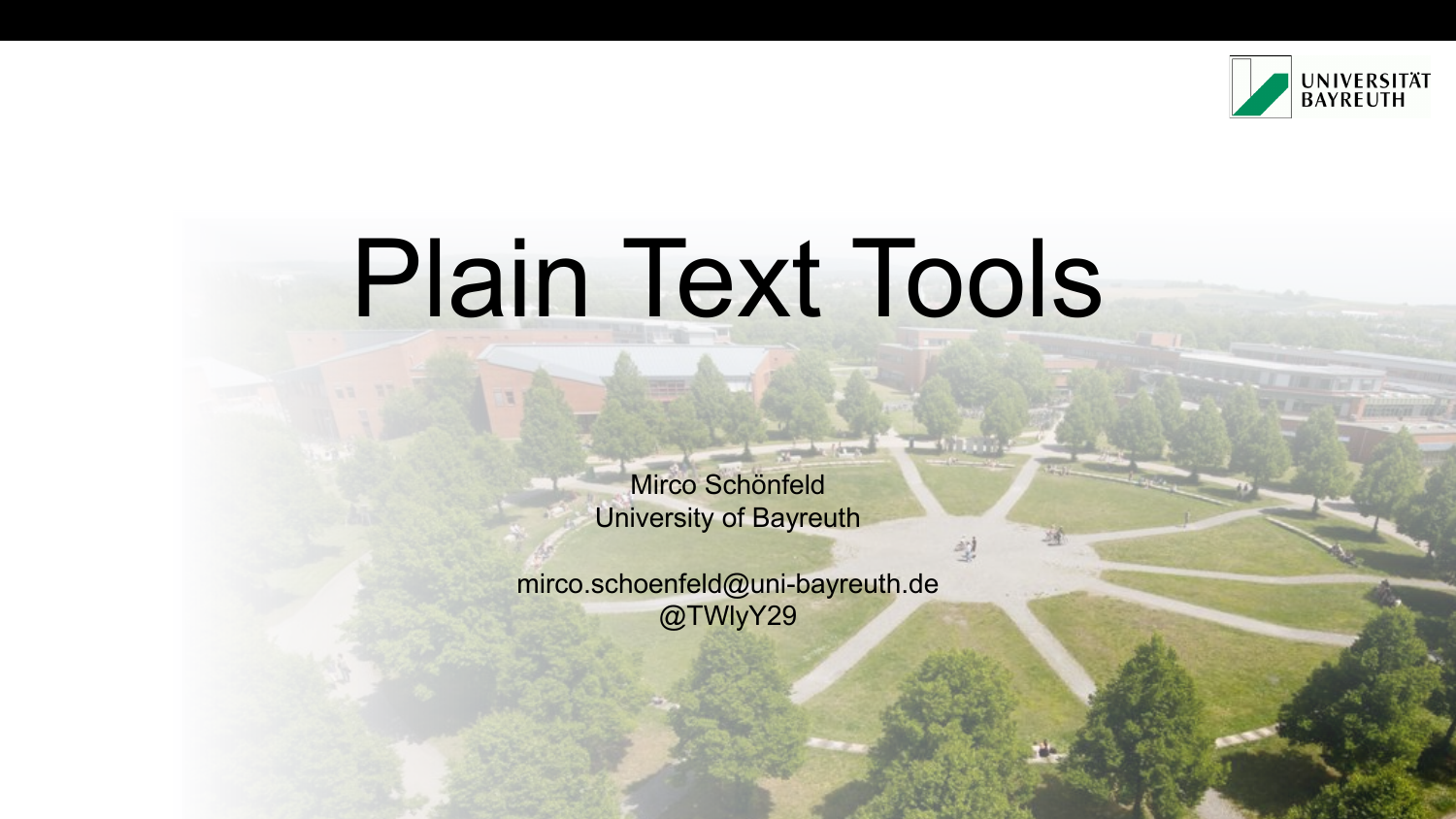#### 2 Prof. Dr. Mirco Schoenfeld | Data Modeling & Knowledge Generation | v1.0

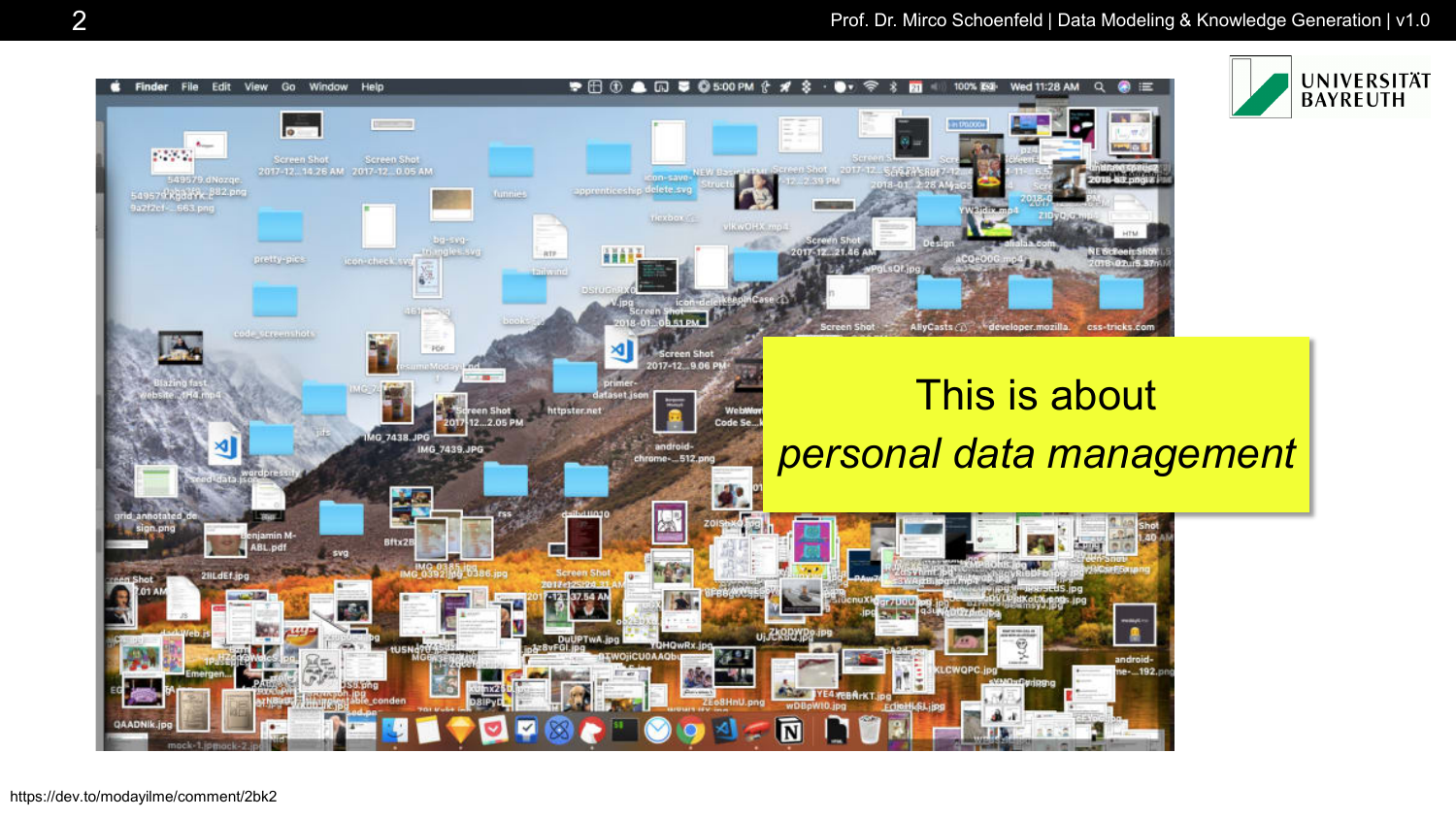## A typical data report

- Cites other papers/journal articles/textbooks
- Presents experimental results/calculations
- Illustrates scenarios using drawings
- References items in the text
- Contains graphs

| TYPES OF SCIENTIFIC PAPER                                                                      |                                                                                                                                              |                                                                                              |
|------------------------------------------------------------------------------------------------|----------------------------------------------------------------------------------------------------------------------------------------------|----------------------------------------------------------------------------------------------|
| <b>VE PUT A CAMERA</b><br>SOMEWHERE NEW<br>==<br>wa ne miy                                     | HEY, I FOUND A TROVE<br>OF OLD RECORDS! THEY<br>DON'T TURN OUT TO BE<br>PARTICULARLY USEFUL,<br>BUT STILL, COOL!<br>$\overline{\phantom{a}}$ | MY COLLEAGUE IS<br>WRONG AND I CAN<br><b>FINALLY PROVE IT</b>                                |
| THE IMMUNE SYSTEM<br>IS AT IT AGAIN<br>≡<br>$\mathcal{L}_{\text{max}}$<br>~~~~                 | WE FIGURED OUT HOW<br>TO MAKE THIS EXOTIC<br>MATERIAL, SO EMAIL<br>US IF YOU NEED SOME<br>$\equiv$                                           | WHAT ARE FISH EVEN<br>DOING DOWN THERE<br>---<br>$=$                                         |
| THIS TASK I HAD TO DO<br>ANYWAY TURNED OUT<br>TO BE HARD ENOUGH<br>FOR ITS OWN PAPER<br>$= -1$ | HEY, AT LEAST WE<br>SHOWED THAT THIS<br>METHOD CAN PRODUCE<br>RESULTS! THAT'S NOT<br>NOTHING, RIGHT?                                         | CHECK OUT THIS WEIRD<br>THING ONE OF US SAW<br>WHILE OUT FOR A WALK<br>====<br>$\sim$ $\sim$ |
| <b>WE ARE 500 SCIENTISTS</b><br>AND HERE'S WHAT WE'VE<br>BEEN UP TO FOR THE<br>LAST IO YEARS   | SOME THOUGHTS ON<br>HOW EVERYONE ELSE<br><b>IS BAD AT RESEARCH</b>                                                                           | <b>WE SCANNED SOME</b><br><b>UNDERGRADUATES</b>                                              |
|                                                                                                |                                                                                                                                              |                                                                                              |

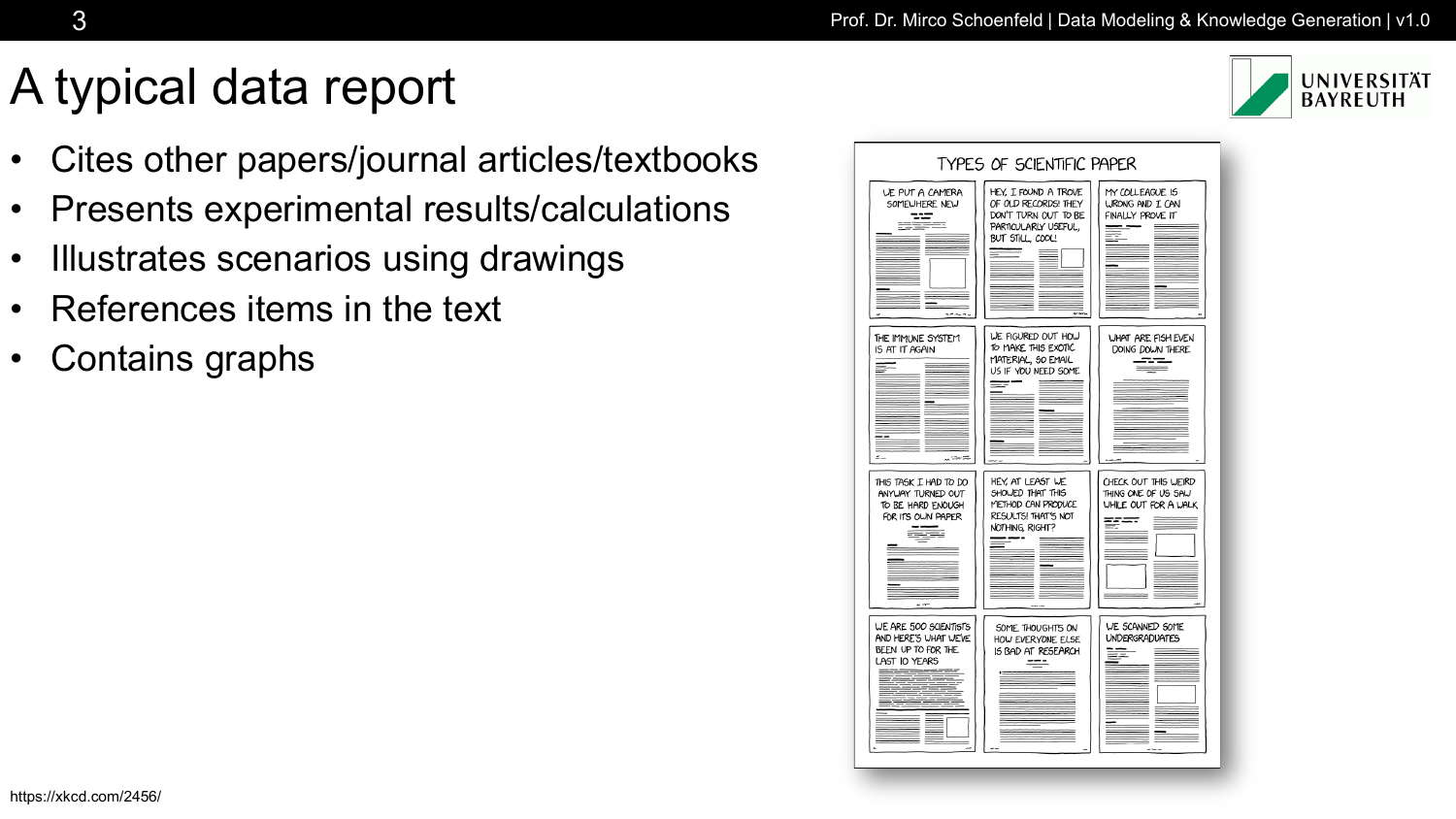# Basic principles of organizing your work



1. Leave a coherent record of your actions

Sustains reproducibility Helps organizing references Your future you will thank you at some point

- 2. Files and folders need to tell you what they are Required to organize and document your draft papers, code snippets, datasets, and so on Also sustains reproducibility Plain text files are easily searchable – a speaking filename might already be sufficient
- 3. Automate repetitive and error-prone processes where possible Makes it easier to check for mistakes because there is only one place to correct them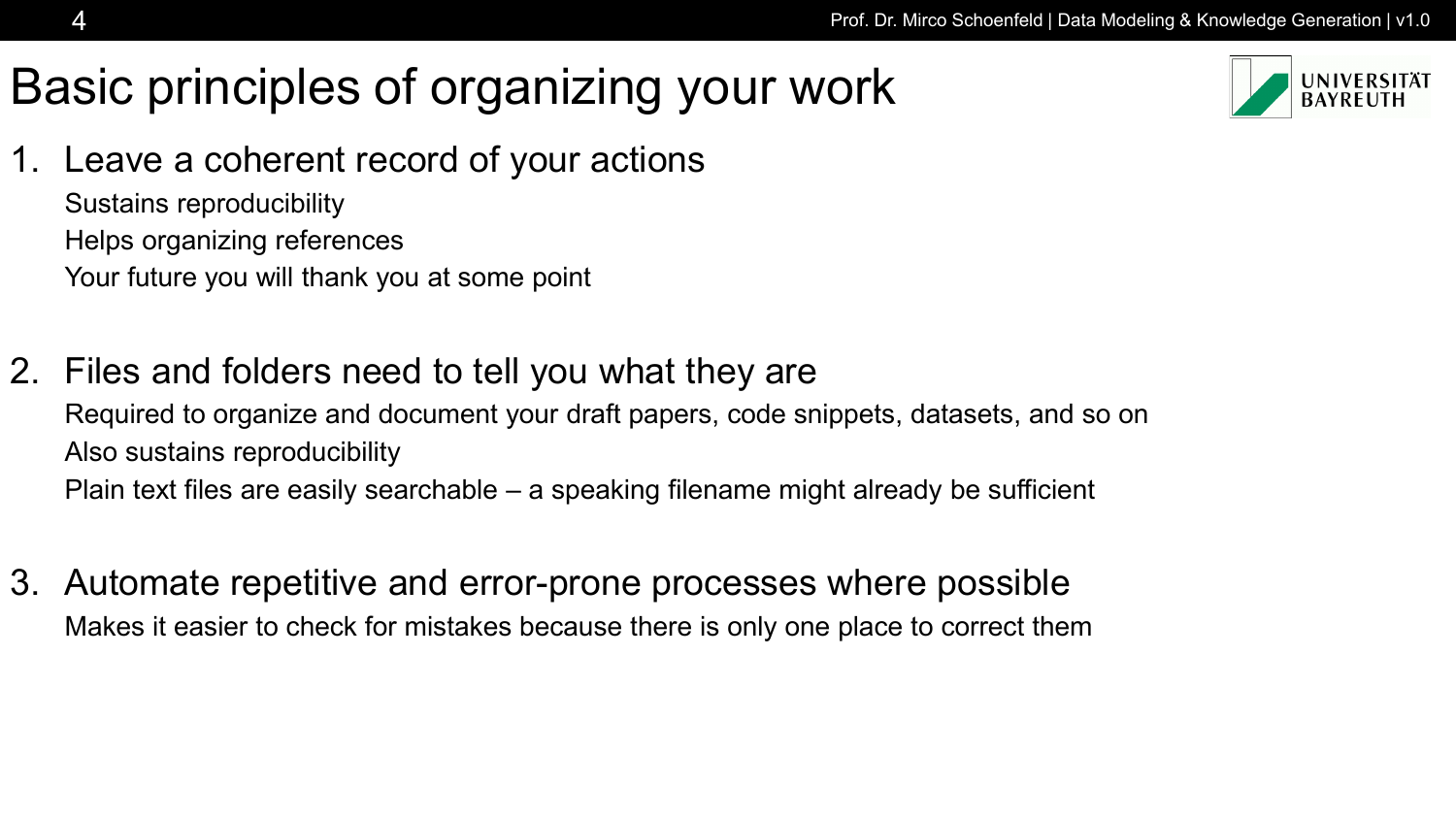$\neg \Box$ 

 $000$ 

### Two models of work



**RStudio: Preview HTML** 

**UNIVERSITÄT BAYREUTH** 

|         | <b>Preview:</b> ~/chunks.html $\Box$ $\Box$ <b>Save As</b> $\Box$ <b>Publish</b><br>$\frac{ABC}{A}$<br>Q MD SKnit HTML + 5+ G Chunks                                                                                                                                                                                                                                                                                                                                                                                                                                                                                                                                                                                                                       |
|---------|------------------------------------------------------------------------------------------------------------------------------------------------------------------------------------------------------------------------------------------------------------------------------------------------------------------------------------------------------------------------------------------------------------------------------------------------------------------------------------------------------------------------------------------------------------------------------------------------------------------------------------------------------------------------------------------------------------------------------------------------------------|
|         | R Code Chunks<br>1<br><b>R Code Chunks</b><br>2                                                                                                                                                                                                                                                                                                                                                                                                                                                                                                                                                                                                                                                                                                            |
|         | 3<br>With R Markdown, you can insert R code<br>4<br>With R Markdown, you can insert R code chunks including plots:<br>chunks including plots:<br>5<br># quick summary and plot<br>""{r qplot, fig.width=4, fig.height=3,<br>6 -<br>library(ggplot2)<br>message=FALSE}<br>summary(cars)<br># quick summary and plot<br>7<br>library(ggplot2)<br>8<br>dist<br>##<br>speed<br>summary(cars)<br>9<br>Min. : 2<br>Min. : 4.0<br>##<br>$qplot(speed, dist, data=cars) +$<br>10<br>1st Qu.:12.0<br>1st Qu.: 26<br>##<br>11<br>geom_smooth()<br>Median :15.0<br>Median: 36<br>##<br>12<br>Mean : 15.4<br>Mean : $43$<br>##<br>13<br>3rd Qu.:19.0<br>3rd Qu.: 56<br>##<br>: 25.0<br>Max.<br>:120<br>##<br>Max.<br>$qplot(speed, dist, data = cars) + geom_smooth()$ |
| . 2.doc | $100 -$<br>품 50-<br>15<br>20<br>25<br>10<br>speed                                                                                                                                                                                                                                                                                                                                                                                                                                                                                                                                                                                                                                                                                                          |

 $\bullet$  chunks.Rmd  $\times$ 

#### **Name**

Press release for approval.doc

Press release final.doc

Press release FINAL VERSION.doc

Press release FINAL FINAL VERSION.doc

**IMPROVED FINAL PRESS RELEASE.doc** 

REVISED APPROVED FINAL PRESS RELEASE.doc

REVISED APPROVED FINAL PRESS RELEASE v. 2.doc

!! NEW REVISED APPROVED FINAL PRESS RELEASE v. 2.doc

!!! REVISED NEW REVISED APPROVED FINAL PRESS RELEASE v.

!!!! Press release as sent.doc

https://properdiscord.com/2012/09/13/never-use-the-word-final-in-a-filename/ https://rmarkdown.rstudio.com/authoring\_quick\_tour.html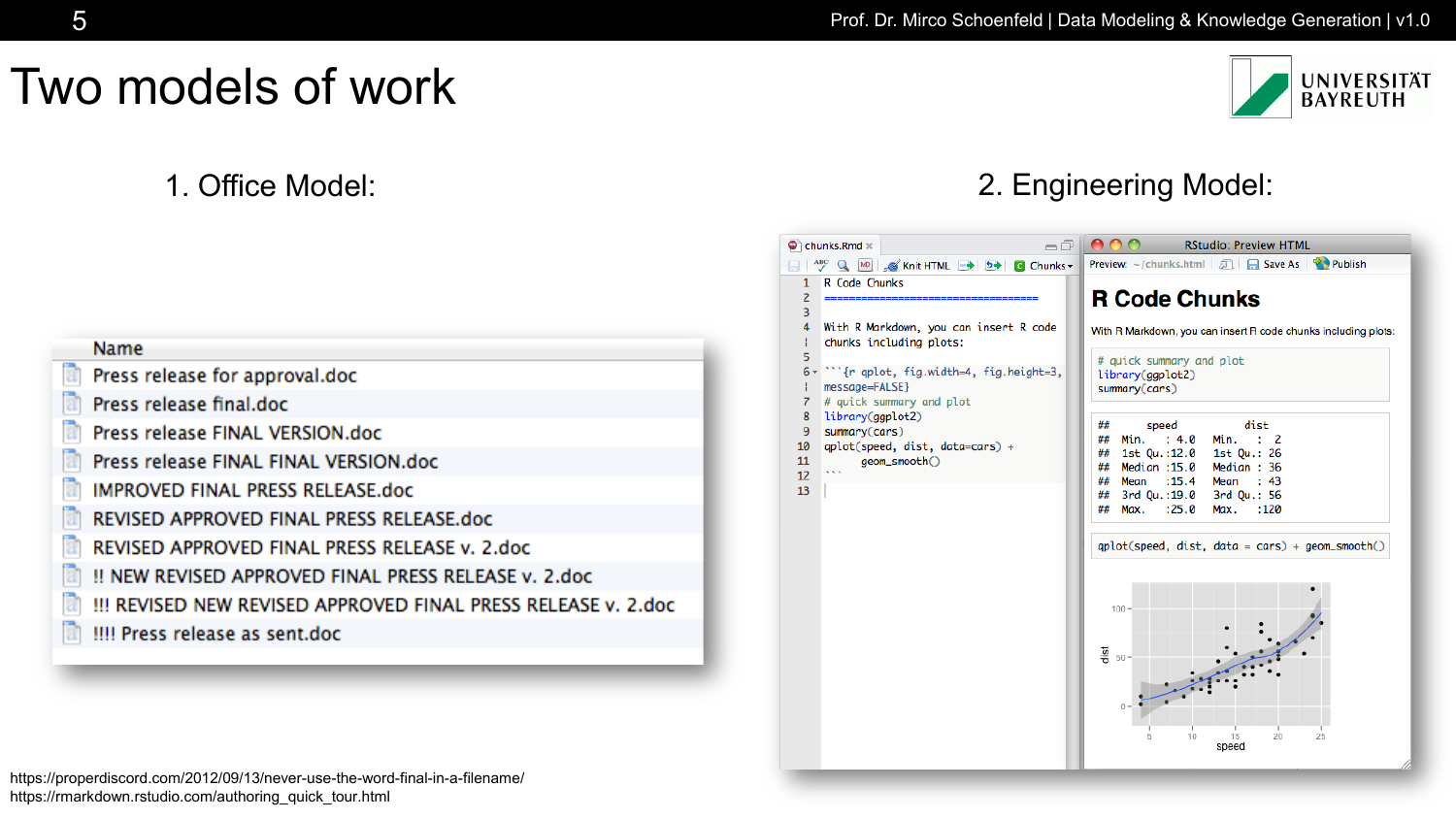### The difference between those models





Basic principles of organizing your work are easier to implement using the engineering model.

1. Office Model: 2. Engineering Model:



A Word file is probably the center of your project

- Changes are tracked *inside* that file
- Citation & reference managers plug into Word
- Output of data analysis is pasted into the file
- Often, the word file *is the output*

The project is organized around a version control repository

- Changes are tracked *outside* of files
- Data analysis is kept in code that produces output in a known manner ideally reproducible
- Citation & references are kept in separate files
- Final output is assembled from a bunch of input files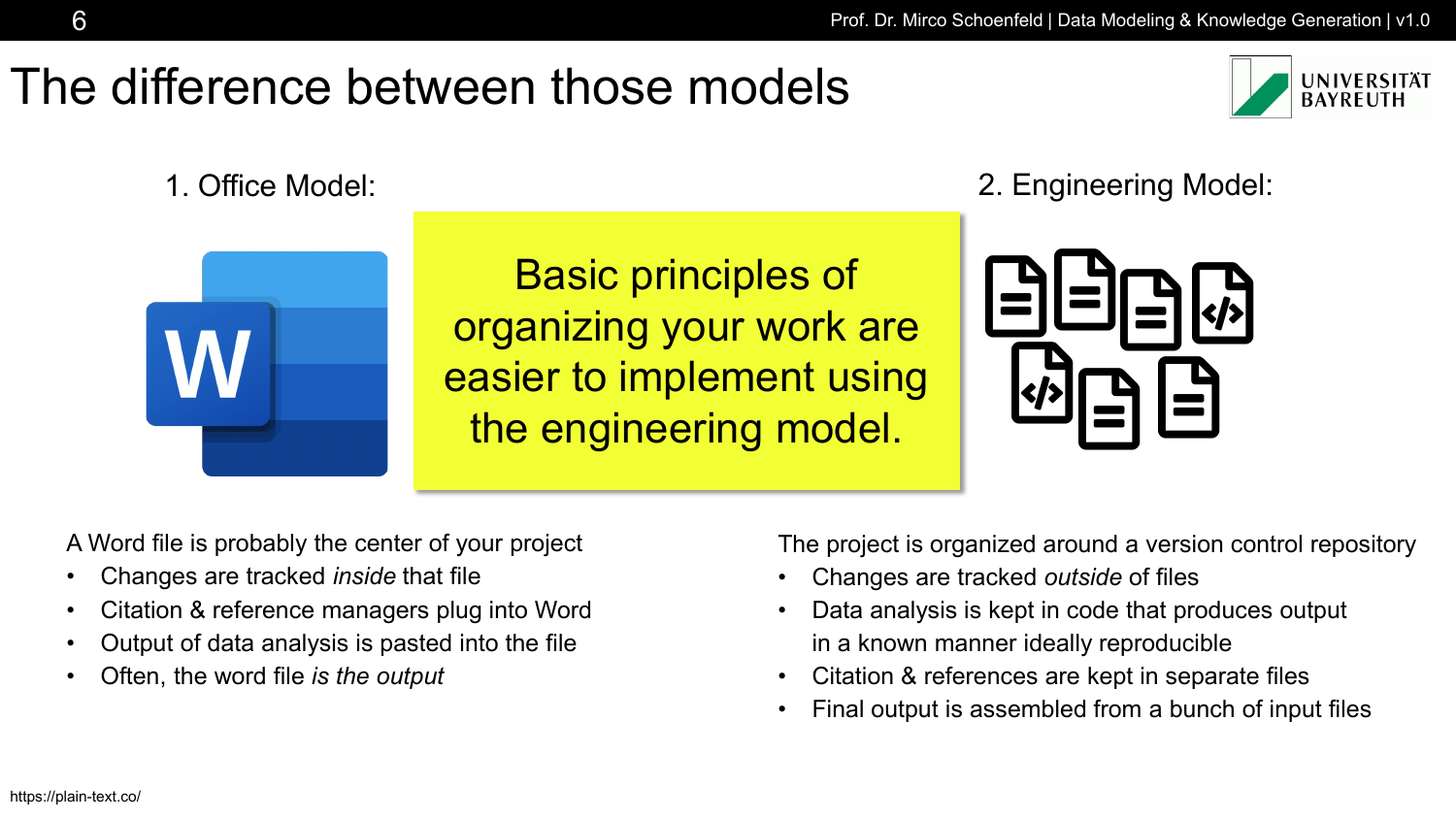### How to get started





1. Draw some circles 2. Draw the rest of the fucking owl